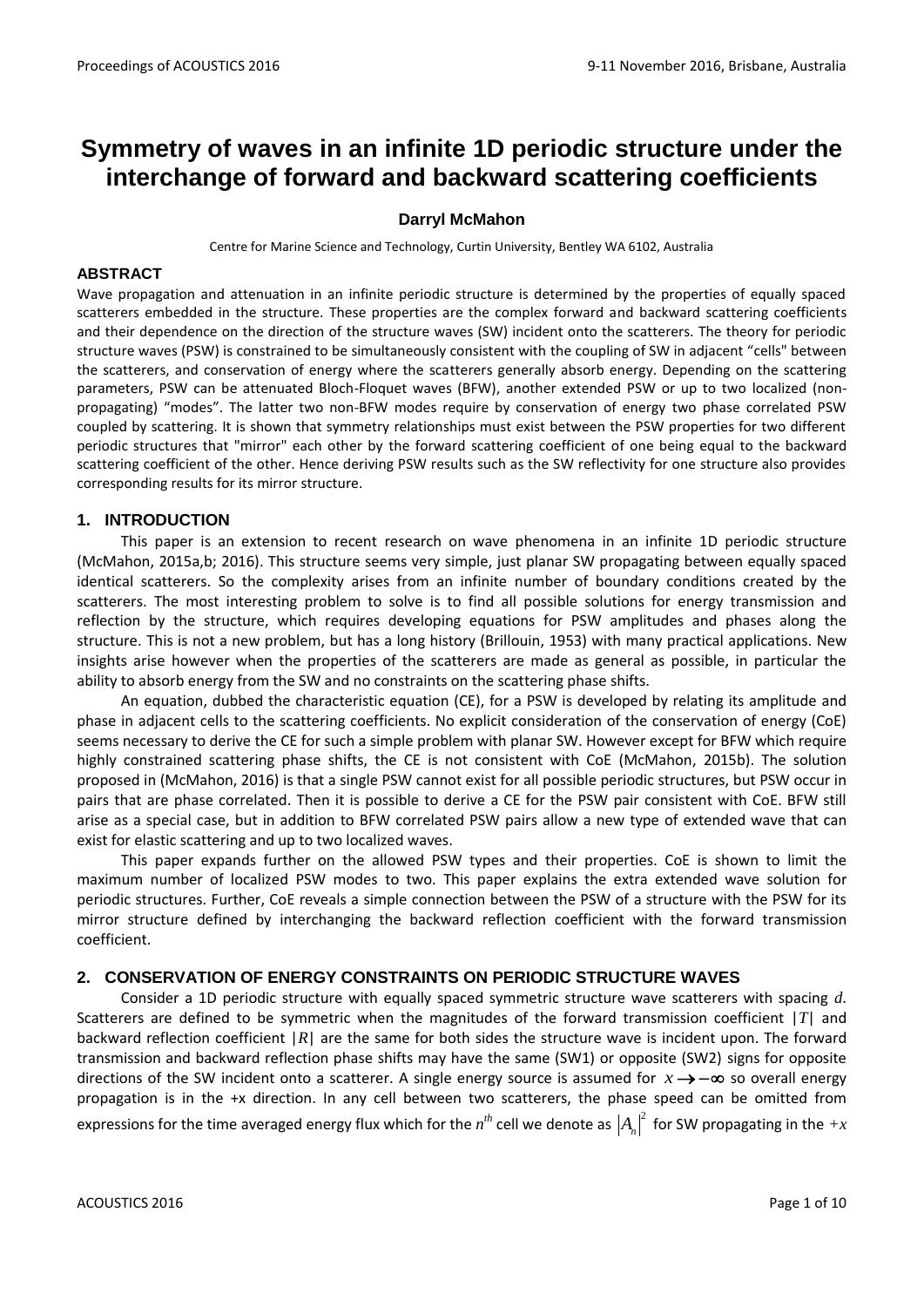direction and  $\left|B_n\right|^2$  for propagation in the -x direction. The net flux  $F_i$  incident onto a scatterer at the edge of the  $n^{th}$ and  $(n+1)^{th}$  cells is then

$$
F_i = |A_n|^2 + |B_{n+1}|^2 \tag{1}
$$

and the net flux  $F_o$  reflected off a scatterer is

$$
F_o = |B_n|^2 + |A_{n+1}|^2
$$
 (2)

Combining Eqs. (1) and (2) with conservation of energy given by  $F_o = \sigma^2 F_i$ , where  $0 \leq 1 - \sigma^2 \leq 1$  is the proportion of the incident flux absorbed by the scatterer, gives the relationship

$$
\frac{|A_{n+1}|^2}{|A_n|^2} = \frac{\sigma^2 - \mu_n}{1 - \sigma^2 \mu_{n+1}}
$$
 (3)

where  $\mu_n$  is the reflectivity of the periodic structure at the  $n^{th}$  cell and defined by the ratio of backward and forward energy fluxes

$$
\mu_n = \frac{|B_n|^2}{|A_n|^2} \tag{4}
$$

From Eqs. (3) and (4)  $0 \le \mu_n \le \sigma^2$ . Equations (3-4) do not make any assumptions about the location of an energy source or size of the periodic structure and are important general constraints on the solutions to the characteristic equation (CE) for PSW that are compatible with the boundary conditions defined by the scattering coefficients.

For cells a large distance from an energy source, which we consider to be near finite *n*, the only possible asymptotic property of  $\mu_n$  is  $\lim n \to \infty$ ,  $\mu_{n+1} \to \mu_n \to \mu$  which from Eq. (3) leads to

$$
\lim_{n \to \infty} \frac{|A_{n+1}|^2}{|A_n|^2} \to |\gamma|^2 = \frac{\sigma^2 - \mu}{1 - \sigma^2 \mu}
$$
\n<sup>(5)</sup>

Both  $|y|^2$  and  $\mu$  can be derived from the CE. However, as found in a previous paper (McMahon, 2015b) the CE for a single PSW of an infinite periodic structure is not generally consistent with the CoE, and it is necessary (except for BFW) to introduce two phase correlated PSW that make the CE consistent with the CoE (McMahon, 2016).

# **2.1 Relationships between pairs of PSW modes with the same energy absorptivity**

Whereas Eq.(5) is derived from the energy fluxes toward and away from a single scatterer, another form of CoE can be defined at any cell for energy fluxes reflected, transmitted and absorbed by a periodic structure (McMahon, 2015b). Using Eq.(5) the reflectivity  $\mu$ , transmissivity  $\eta$  and absorptivity  $\kappa$  of a periodic structure are related to  $\left|\gamma\right|^{2}$  by

$$
\mu = \frac{\sigma^2 - |\gamma|^2}{1 - \sigma^2 |\gamma|^2} \tag{6a}
$$

$$
\eta = (1 - \mu)|\gamma|^2 = (1 - \sigma^2)|\gamma|^2 (1 + |\gamma|^2)
$$
\n(6b)

$$
\kappa = 1 - \mu - \eta = \left(1 - \sigma^2\right) \frac{1 - |\gamma|^4}{1 - \sigma^2 |\gamma|^2}
$$
 (6c)

From Eq.(6a) it is clear that  $|\gamma|^2$  is constrained by  $0 \le |\gamma|^2 \le \sigma^2$ . Also Eqs.(6a,b) do not provide any information about  $\mu$  and  $\eta$  in the case of elastic scattering  $\sigma^2 = 1$  for  $|\gamma|^2 = 1$  where  $\kappa = 0$ . This applies to a BFW passing band for which only the CE can give  $\mu$  and  $\eta$ . However Eq.(6a) correctly gives  $\mu$ =1 which applies to a BFW stopping band where  $\sigma^2 = 1, |\gamma|^2 < 1$ .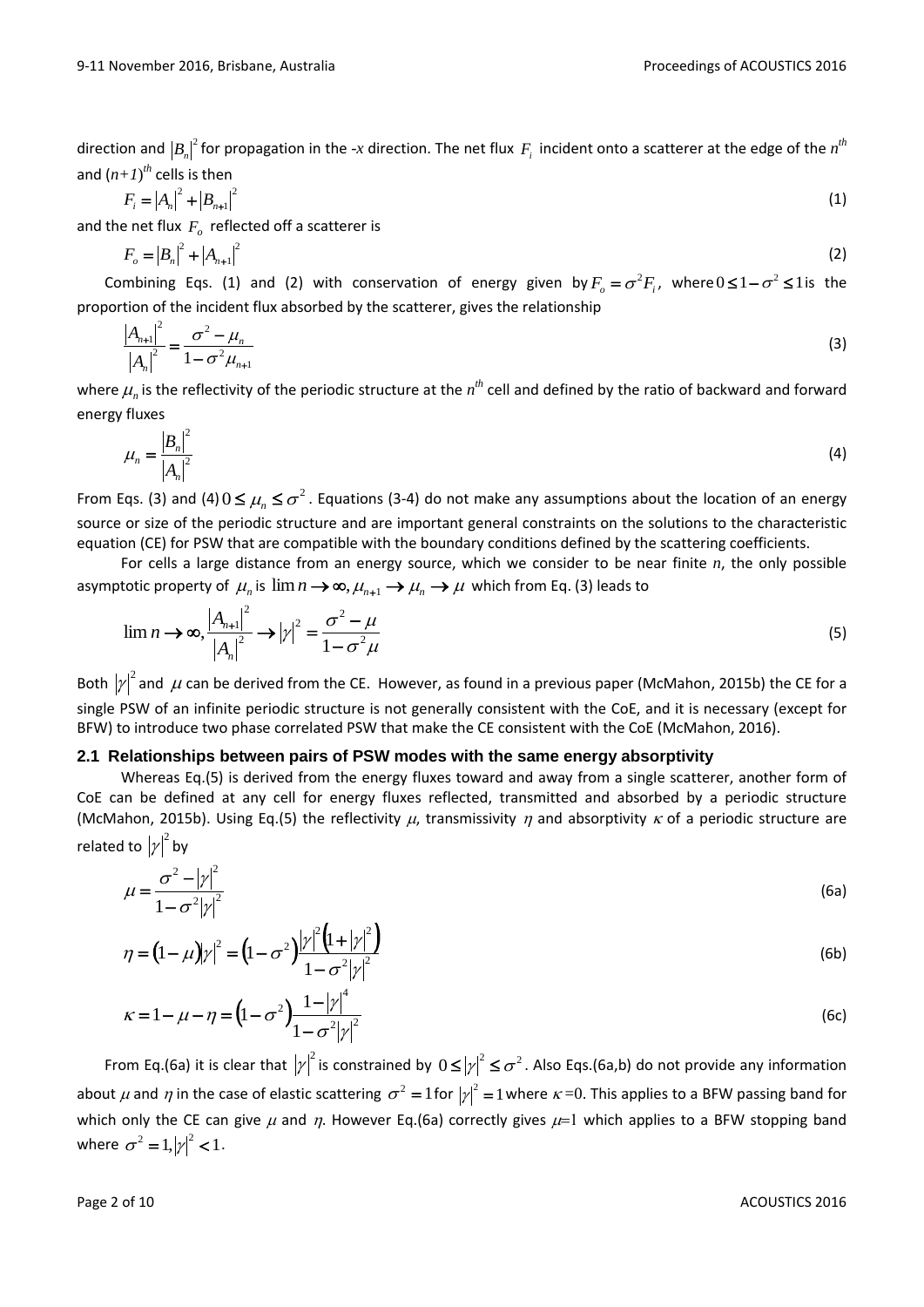From Eqs.(6b,c) we find that for  $\sigma^2$  < 1 we have quadratic equations for  $|y|^2$  treating  $\eta$  and  $\kappa$  as parameters. Consequently, these CoE considerations reveal the possibility of two different  $|y|^2$  and hence two  $\mu$ ,  $\eta$  and  $\kappa$  for the same structure, although both solutions must also satisfy the CE. Thus an infinite periodic structure can have up to two PSW modes, an example of which are the two localized modes found in numerical solutions of the equation for CE merged with the CoE (McMahon, 2016: Eqs.(11a,b) and Fig. 2). Alternatively, for a given  $\kappa$  only one of the two possible  ${|\gamma|}^2$  may satisfy the CE. This is the case of BFW where the CoE provides no new information not already in the CE (McMahon, 2016: Sect. 4.1).

Assume there are two PSW modes with equal  $\kappa$ , denoted as  $|\mathcal{V}_{(\pm)}\rangle$ 2  $\left|\mathcal{V}(\mathbf{t})\right|$  , which from Eq.(6c) are given by

$$
\left|\gamma_{\left(\pm\right)}\right|^2 = \left(\frac{\sigma^2}{2}\right)\left(\frac{\kappa}{1-\sigma^2}\right) + \left(\pm\right)\sqrt{\left(\frac{\sigma^2}{2}\right)^2 \left(\frac{\kappa}{1-\sigma^2}\right)^2 - \left(\frac{\kappa}{1-\sigma^2} - 1\right)}
$$
\n(7)

From the requirements that  $|\mathcal{V}_{(\pm)}\rangle$  $\left|\gamma_{(\pm)}\right|^2$  are real and satisfy  $0\!\leq\!\left|\gamma_{(\pm)}\right|^2\!\leq\! \sigma^2$  we find

$$
\kappa_{\min} = 1 - \sigma^2 \le \kappa \le \kappa_{\max} = 2 \frac{\left(1 - \sigma^2\right)}{\left(1 + \sqrt{1 - \sigma^4}\right)}
$$
\n(8)

Hence by CoE  $\kappa$  must be between the minimum possible energy absorptivity  $1-\sigma^2$  equal to that of an isolated scatterer, and the maximum possible energy absorptivity  $\kappa_{\max}$  for a scatterer embedded in an infinite periodic structure. An absorptivity greater than  $1-\sigma^2$  arises because the same wave energy can be incident onto a scatterer multiple times owing to reflections and transmissions by the neighboring structure. For  $\kappa = \kappa_{\text{max}}$  we find  $|\gamma_{(-)}|^2 = |\gamma_{(+)}|$  $\left|\gamma_{(-)}\right|^2 = \left|\gamma_{(+)}\right|^2$  so in this case there is only one PSW mode.

A relationship derived from Eqs.(6a,c) for  $\sigma^2$  < 1 is

$$
\mu |\gamma|^2 = \frac{\kappa}{\left(1 - \sigma^2\right)^{-1}}
$$
\n(9)

Applying Eq.(9) to  $| \gamma_{(\pm)} \rangle$  $\left|\gamma_{(\pm)}\right|^-$  and their corresponding reflectivities  $\mu_{(\pm)}$ , using from Eq.(7)

$$
|\gamma_{(+)}|^2 |\gamma_{(-)}|^2 = \frac{\kappa}{\left(1 - \sigma^2\right)} - 1
$$
\n(10)

we find that  $\mu_{(\pm)} = |\gamma_{(\mp)}|$  $\mu_{(\pm)}\!=\! \left|\!\gamma_{(\mp)}\right|^2$  for two PSW modes with equal  $\kappa$  and  $\,\sigma^2$  < 1 . This also shows that the reflectivities for two PSW modes with equal  $\kappa$  are related by

$$
\mu_{(\pm)} = \frac{\sigma^2 - \mu_{(\mp)}}{1 - \sigma^2 \mu_{(\mp)}} \tag{11}
$$

Some of the above results also apply to those periodic structures where only one  $|y|^2$  is consistent with both the CoE and CE. Using  $\kappa$  calculated from Eq.(6c),  $|\gamma_{(\pm)}\rangle$ 2  $|\gamma_{(\pm)}|$  can still be derived from Eq.(7) where one equals  $\left|\gamma\right|^{2}$  (whether it is  $\left|\gamma_{(-)}\right|$ 2  $|\gamma_{(-)}|$  or  $|\gamma_{(+)}|$ 2  $\left|\mathbb{M}_{(+)}\right|$  can only be determined from the CE) and the other equals  $\,\mu$  . This leads to the suggestion that if both  $| \gamma_{(-)}$ 2  $\left|\mathcal{Y}_{\left(-\right)}\right|^{-}$  and  $\left|\mathcal{Y}_{\left(+\right)}\right|$ 2  $\left|\mathcal{Y}_{(+)}\right|$  cannot be PSW modes for the same structure, then perhaps one is a PSW mode for a different structure that has the same  $\kappa$  and  $\sigma^2$  < 1. This indeed is the case for the incoherent wave energy model where the other structure is the mirror structure defined earlier (see Subsect. 3.1). It does not quite apply to BFW however since the mirror structure relationship also requires a phase translation (see Subsect. 3.2).

More generally two localized PSW modes with different values of  $\kappa$  can exist for the same structure. Denoting these as  $\kappa^{(n)}, n=1,2$  then by the obvious extension of Eq.(7) for  $\kappa^{(1)}\neq \kappa^{(2)}$ there can be up to four related PSW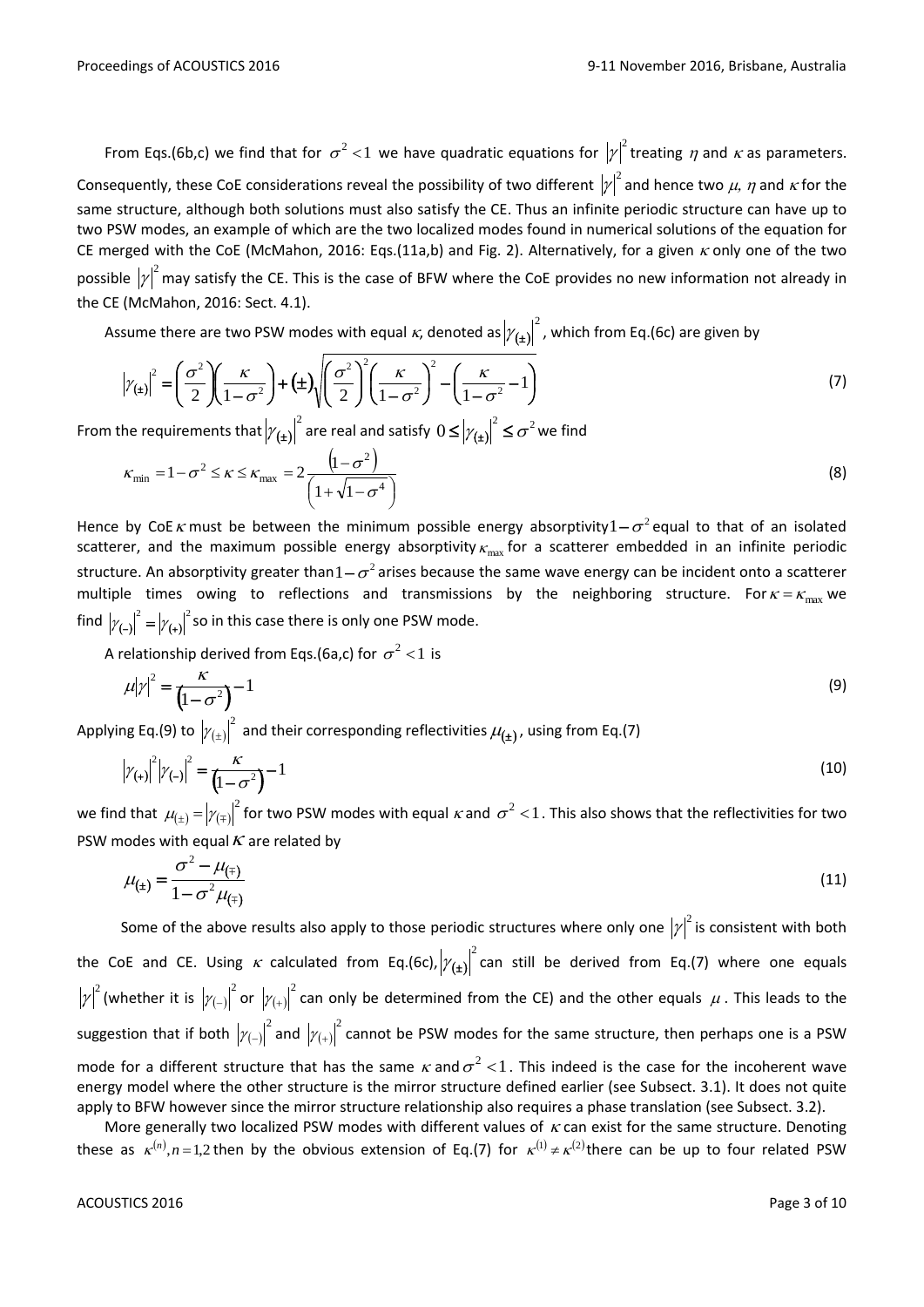solutions  $\left|\gamma^{(n)}_{(\pm)}\right|^2$ , $n=1,2$  , and hence from the above analysis four reflectivities  $\mu^{(n)}_{(\mp)}$  $(n)$  $(\pm)$  $\mu_{\left(\mp\right)}^{(n)} = \left|\gamma_{\left(\pm\right)}^{(n)}\right|^2, n = 1, 2$ . However only two of these are for the original structure, so the other two must be for a second but related periodic structure with the same two  $\kappa^{(n)}, n=1,2$ . Indeed as seen in Subsect. 3.1 the two structures have their reflection and transmission coefficients exchanged (i.e. are mirror structures).

Suppose  $\left|\gamma_{(-)}^{(n)}\right|$  $\left|\gamma^{(n)}_{(-)}\right|^2$ ,  $n=1\text{ or }2$  is a PSW mode for the first structure, then  $\left|\gamma^{(n)}_{(+)}\right|^2$ ,  $n=1\text{ or }2$  is a PSW of the second structure where from Eq.(7) it is easily seen that

$$
\left|\gamma_{(+)}^{(n)}\right|^2 = \frac{\sigma^2 - \left|\gamma_{(-)}^{(n)}\right|^2}{1 - \sigma^2 \left|\gamma_{(-)}^{(n)}\right|^2}, n = 1, 2
$$
\n(12)

This leaves the question which of the two  $\left|\gamma^{(m)}_{(\pm)}\right|^2, m\neq n$  $\left|\gamma_{(\pm)}^{(m)}\right|$  , $m\neq n$  belongs to each structure. Using the fact that two PSW modes require  $\kappa < \kappa_{\max}$  and hence  $\left|\gamma^{(n)}_{(+)}\right|^2 > \left|\gamma^{(n)}_{(-)}\right|^2, n=1,2$  , combined with Eq.(12) we find

$$
\left|\gamma_{(-)}^{(n)}\right|^2 < \left|\gamma_0\right|^2, n = 1, 2
$$
\n
$$
\left|\gamma_{(+)}^{(n)}\right|^2 > \left|\gamma_0\right|^2, n = 1, 2
$$
\n(13a)

where

$$
|\gamma_0|^2 = \sigma^2 \frac{1}{1 + \sqrt{1 - \sigma^4}}
$$
 (13b)

Analysis of combined CE and CoE solutions shows that either both PSW modes for a structure satisfies  $|y|^2<|y_0|^2$  $\mathbf{0}$  $\left|\gamma\right|^2 < \left|\gamma_0\right|^2$  or both satisfy  $\left|\gamma\right|^{2}>\left|\gamma_{0}\right|^{2}$  $\boldsymbol{0}$  $\left|\gamma\right|^{2}>\left|\gamma_{0}\right|^{2}.$  Hence  $\left|\gamma_{(-)}^{(n)}\right|$  $\left|\gamma_{(-)}^{(n)}\right|^2, n=1 \text{ or } 2 \text{ & } \left|\gamma_{(-)}^{(m)}\right|^2, m \neq n$  $\left|\gamma_{(-)}^{(m)}\right|^2$ ,  $m \neq n$  apply to the first structure and  $\left|\gamma_{(+)}^{(n)}\right|^2$ ,  $n = 1$  or 2 &  $\binom{m}{+}^{2}$ ,  $m \neq n$  $\left[\gamma_{(+)}^{(m)}\right]^2$ ,  $m \neq n$  for the second. Then in the case  $\kappa^{(1)} = \kappa^{(2)} < \kappa_{\max}$  the two structures are the same one with just two distinct PSW modes. For  $\kappa^{(1)}=\kappa^{(2)}=\kappa_{\rm max}$  there is only one mode with  $\big|\gamma\big|^2=\big|\gamma_0\big|^2$  $\mathbf{0}$  $|\gamma|^2 = |\gamma_0|^2$ .

#### **3. MIRROR STRUCTURE SYMMETRIES FOR PSW**

This section gives a brief summary of the theory for PSW to introduce the parameters and key results needed for the discussion of symmetry properties with respect to the interchange of reflection and transmission coefficients. Details of the derivations are in previous papers (McMahon, 2015b, 2016).

The scatterers are defined by a forward scattering coefficient *T* and a backward scattering coefficient *R*. For simplicity, we omit evanescent SW that may be excited by a scatterer (McMahon, 2015a). *T* and *R* are complex where  $T=|T|e^{i\phi}$  and  $R=|R|e^{i\chi}$  where  $\phi$  and  $\chi$  are forward and backward scattering phase shifts.  $\tau$  and  $R$  are  $\mathsf{satisfy} \left|T\right|^2 + \left|R\right|^2 = \sigma^2$  where  $0 \leq 1 - \sigma^2 \leq 1$  . We define  $\left|T_0\right|$  by  $\left|T\right| = \sigma \big|T_0\big|$  and  $\left|R_0\right|$  by  $\left|R\right| = \sigma \big|R_0\big|$  where  $\left|T_0\right|^2 + \left|R_0\right|^2 = 1$ 0  $|T_0|^2 + |R_0|^2 = 1$ . Distinguishing PSW1 and PSW2 is their different relative signs of the phase shifts  $\phi$  and  $\chi$  for +*x* and -*x* SW travel directions. The SW wavenumber dependence of the scatterer parameters is left implicit in this paper.

The conventional approach to a theory for PSW is to derive an equation from the coupling of SW amplitudes in adjacent cells caused by forward and backward scattering. For an infinite periodic structure, the +x direction amplitude  $A_{n+1}$  and  $-x$  direction amplitude  $B_{n+1}$  for the (n+1)th cell are assumed to be equal to  $\gamma A_n$  and  $\gamma B_n$ respectively where  $\gamma$  is a single PSW amplitude independent of the cell. This leads to a quadratic equation for  $\gamma$ (dubbed the characteristic equation (CE)) that links  $\gamma$  to a complex function  $\Gamma$  of the scattering coefficients. For brevity the same CE for a related function $\hat{\gamma}$  can be used for both PSW types where for PSW1  $\hat{\gamma} = \gamma$  and  $\hat{\gamma} = \gamma e^{-i\phi}$  for PSW2. The CE for a single PSW cannot accommodate conservation of energy for any

arbitrary choice of phase shifts  $\phi$  and  $\chi$  and it was found necessary to assume different PSW amplitudes  $\hat{\gamma}^{(+)}$ &  $\hat{\gamma}^{(-)}$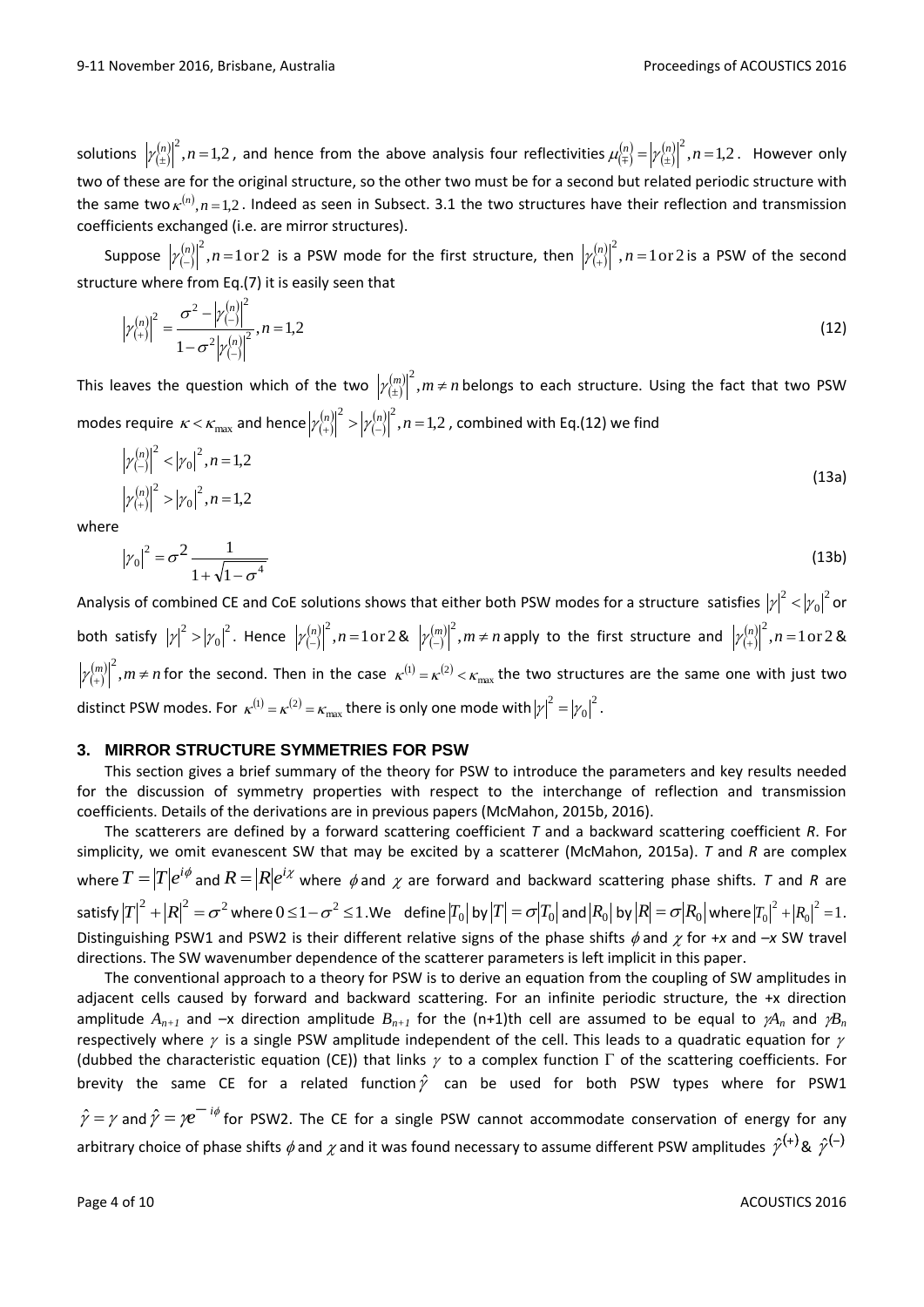for the +x and -x SW propagation directions (McMahon, 2016). Further, scattering couples  $\hat{\gamma}^{(+)}$ &  $\hat{\gamma}^{(-)}$  so they are phase correlated which can be taken into account by a phase  $\psi$  where  $\hat\gamma^{(+)}=e^{i\psi}\hat\gamma^{(-)}$ . This complication is overcome by a new quadratic CE found for a joint PSW pair amplitude  $\widetilde\gamma$  where  $\hat\gamma^{(\pm)}=e^{\pm i\psi/2}\widetilde\gamma$  . Note these transformations only involve unit amplitude phase factors so that  $\left| \widetilde{\gamma}\right|^2=\left| \hat{\gamma}^{(\pm)}\right|^2=\left| \gamma\right|^2$  and expressions developed for COE previously are unaffected. It is also useful to define an energy equation (EE) for  $\left|\widetilde{\mathbf{y}}\right|^2.$ 

We find the CE, EE and their solutions, appropriate for energy flow in the +x direction by  $\big|\widetilde{\gamma}\big|^2\leq 1$  , are given by  $^1$ 

$$
\tilde{\gamma}^2 - 2\tilde{\Gamma}\tilde{\gamma} + 1 = 0 \tag{14a}
$$

$$
\left|\widetilde{\gamma}\right|^4 - 2\widetilde{\Delta}\left|\widetilde{\gamma}\right|^2 + 1 = 0\tag{14b}
$$

$$
\widetilde{\Delta} = \left(\widetilde{\Gamma}'^2 + \widetilde{\Gamma}''^2\right) + \sqrt{\left(1 - \left(\widetilde{\Gamma}'^2 + \widetilde{\Gamma}''^2\right)\right)^2 + 4\widetilde{\Gamma}''^2}
$$
\n(14c)

$$
\widetilde{\gamma} = \frac{2|\widetilde{\gamma}|^2}{1+|\widetilde{\gamma}|^2} \widetilde{\Gamma}' - i \frac{2|\widetilde{\gamma}|^2}{1-|\widetilde{\gamma}|^2} \widetilde{\Gamma}'' \tag{14d}
$$

$$
\left|\widetilde{\gamma}\right|^2 = \widetilde{\Delta} - \sqrt{\widetilde{\Delta}^2 - 1} \tag{14e}
$$

As shown in (McMahon, 2016), Eqs.(14a-e) can be constrained by the CoE by solving two simultaneous equations of sinusoidal functions of phase  $\zeta = k_s d + \phi - \psi / 2$  where  $k_s$  is the SW wavenumber. The result is the equation

$$
I(\tilde{\Delta}) = (a\overline{c} - \overline{a}c)^2 + (b\overline{c} - \overline{b}c)^2 - (b\overline{c} - \overline{b}c)(a\overline{b} - \overline{a}b) = 0
$$
\n(15)

where the parameters  $a, b, \& c$  come from the CE and<sup>2</sup>  $\bar{a}, b, \& \bar{c}$  are from the CoE (see (McMahon, 2016: Eqs.(8b) and (9b))). These parameters are functions of a scattering phase difference  $\,\varepsilon=\chi-\phi-(\pm)\pi$  /2 which is zero

for the BFW case. The parameters are also functions of  $|\widetilde{\gamma}|^2$  making Eq.(15) nonlinear generally requiring numerical solutions. Equation (15) determines all PSW solutions possible for an infinite 1D periodic structure of symmetric scatterers.

Section 4 of (McMahon, 2016) discusses how the BFW mode, incoherent wave energy model and two localized PSW modes arise from solving Eq.(15). As a typical example of numerical analysis, Fig. 1 below shows a plot of  $I(\tilde{\Delta})$ versus  $\widetilde{\Delta}$  from which two localized modes are seen as zeros of  $I(\widetilde{\Delta})$  at  $\widetilde{\Delta}$  > 1 . There is also a zero at  $\widetilde{\Delta}$  = 1 which is a property of pairs of phase correlated PSW. This is another extended PSW mode (besides BFW) and is discussed in more detail in Subsect.3.2.

# **3.1 Mirror structure symmetry properties for localized PSW modes**

Figure 2 of (McMahon, 2016) plots  $\sin^2(\zeta)$  and  $\mu$  versus  $2\varepsilon/\pi$  for localized PSW modes for three values of  $\sigma$ and equal reflection and transmission coefficients $\big|R_0\big|=\big|T_0\big|=1/\sqrt{2}$  . These structures are their own mirror structures and according to the CoE analysis in Subsect. 2.1 of this paper both localised modes should have the same  $\kappa$ . This is indeed confirmed numerically in Fig. 2 below, thereby demonstrating the consistency of Eq.(15) with the simpler analysis from the CoE alone.

-

<sup>&</sup>lt;sup>1</sup> Any complex quantity *q* is written as  $q = q' + iq''$  where *q'* denotes the real part and *q*<sup>"</sup> denotes the imaginary part.

<sup>&</sup>lt;sup>2</sup> Erratum. The parameter  $\left|\hat{\hat{z}}\right|^2$  in the formula for  $\overline{b}$  should be  $\left|\tilde{\gamma}\right|^2$ .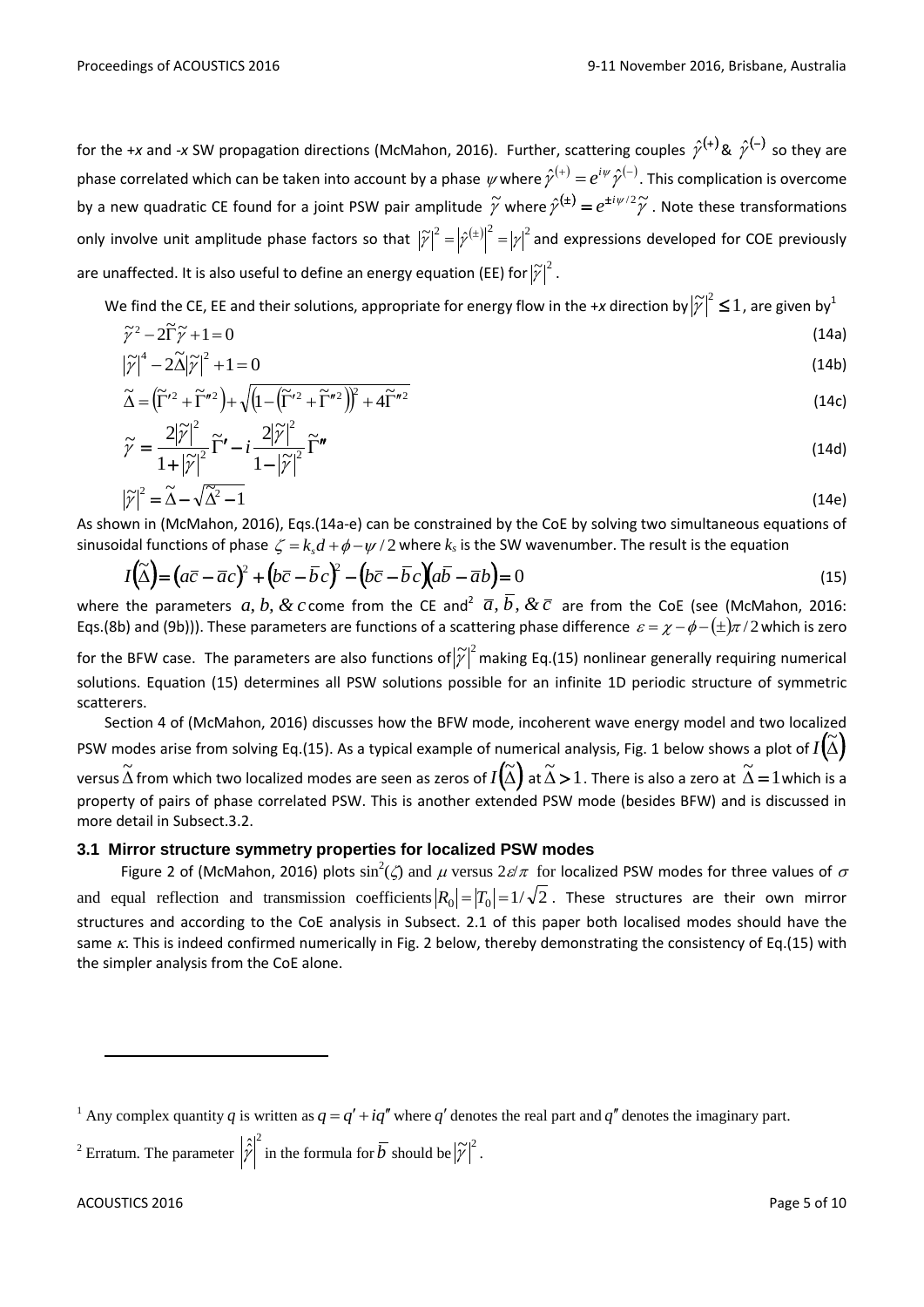Figure 3 demonstrates the CoE derived mirror relations for two different structures that have the same two  $K^{(1)} \neq K^{(2)}$  for two localized PSW pairs. If we denote the two reflectivities for the structure as  $\mu^{(n)}$ ,  $n = 1,2$  and for the mirror structure as  $\bar{\mu}^{(n)},n=1,2$  where  $\bar{\mu}^{(n)}\big(R_0|,|T_0|\big)=\mu^{(n)}\big(T_0|,|R_0|\big),n=1,2$  then from Subsect. 2.1

$$
\bar{\mu}^{(n)} = \frac{\sigma^2 - \mu^{(n)}}{1 - \sigma^2 \mu^{(n)}}, n = 1, 2
$$
\n(16)

Figure 3A plots  $\kappa^{(n)}$ ,  $n = 1,2$  versus  $2\varepsilon / \pi$  for a structure with  $|R_0| = 0.4359$ ,  $|T_0| = 0.9$ ,  $\sigma = 1/\sqrt{2}$  where the short dashed curve is  $\kappa^{(1)}$  and the solid curve is  $\kappa^{(2)}$ . The dotted line is  $\kappa_{\max}$  and the long dashed line is  $\kappa_{\min}$  and as derived in Subsect. 2.1, the  $\kappa^{(n)}$ ,  $n = 1,2$  curves are both between these limits. Figure 3B plots  $\mu^{(n)}_{(1)}, n = 1,2$  where the red curves are from solving Eq.(15) to derive  $\mu^{(n)} = \mu^{(n)}_{(+)}, n = 1,2$  for the structure with  $R_0 = 0.4359, |T_0| = 0.9, \sigma = 1/\sqrt{2}$ . Then applying Eq.(16) we find  $\bar{\mu}^{(n)} = \mu_{(-)}^{(n)}, n = 1,2$  of the mirror structure with  $|R_0| = 0.9, |T_0| = 0.4359, \sigma = 1/\sqrt{2}$ . The explicit solution of Eq.(15) for the mirror structure (not shown) agrees with the blue curves. Figure 3B also confirms that  $\mu^{(n)}$ ,  $n = 1,2$  and  $\bar{\mu}^{(n)}$ ,  $n = 1,2$  are equal distances on opposite sides of  $\mu_0 = |\gamma_0|^2$ defined in Eq.(13b). Also seen from Fig. 3B that the two localized PSW modes become a single mode at  $2\varepsilon/\pi$ =1. This is the incoherent wave energy model result for which the reflectivity is given by (McMahon, 2015b, 2016)

$$
\mu_E = \frac{\sigma^2 |R_0|^2}{\frac{1}{2} (1 - \sigma^4) + \sigma^4 |R_0|^2 + \sqrt{\frac{1}{4} (1 - \sigma^4)^2 + \sigma^4 (1 - \sigma^4) |R_0|^2 |T_0|^2}}
$$
(17)

It is readily verified that after interchanging the scattering coefficients  $|R_0|\leftrightarrow |T_0|$  to convert Eq.(17) to a formula for  $\bar{\mu}_{\scriptscriptstyle E}$  $\tilde{\mu}_{_E}$  , then  $\mu_{_E}$  &  $\tilde{\mu}_{_E}$  $\&$   $\bar{\mu}_E$  satisfy the symmetry relation Eq.(16). Note also that Eq.(17) for the self-mirror case  $R_0\big|=\big|T_0\big|=1/\sqrt{2}$  gives  $\mu_E=\mu_0=\big|\gamma_0\big|^2$  . The maximum possible absorptivity  $\kappa_E=\kappa_{\max}$  is also the self-mirror case.

# **3.2 Mirror structure symmetry properties for extended PSW modes**

An PSW mode exposed by solutions to Eq.(15) for  $\tilde{\Delta}=1$  (see Fig. 1) requires  $\tilde{\Gamma}'^2 \leq 1, \tilde{\Gamma}''=0$  that is only made possible by correlated pairs of PSW. However this also means  $|\widetilde{y}|^2=1$  even for all  $0\leq \sigma^2\leq 1$ but which CoE shows is physically meaningful only for  $\sigma^2 = 1$ . Since  $|\widetilde{y}|^2 = 1$  this is an extended wave mode, but distinct from BFW, from which  $\mu$  and  $\eta$  (note  $\kappa=0$ ) can be calculated from the CE as functions of  $\varepsilon$ . The two correlated PSW are given by  $\hat{\gamma}^{(\pm)}=e^{\pm i\psi/2}, \psi/2=k_s d+\phi+\varepsilon+(\pm)\pi/2=k_s d+\chi$ , and so effectively propagate in opposite directions but generally with different SW amplitudes *A* and *B* whose ratio is derived from the CE. The reflectivity for the extended modes of correlated PSW pairs is given by

$$
\mu = \frac{|R_0|^2}{1 + |T_0|^2 \cos(2\varepsilon) + 2\sqrt{|T_0|^2 \cos^2(\varepsilon)(1 - |T_0|^2 \sin^2(\varepsilon))}}
$$
(18)

The CoE equations in Subsect. 2.1 cannot derive mirror relationships for  $\mu$  and  $\bar{\mu}$  in this case since  $\sigma^2=$  1,  $|\widetilde\gamma|^2=|\gamma|^2=1$  , however they are found by equating expressions for  $\left|T_0\right|$  or  $\left|R_0\right|$  derived from Eq.(18) and the corresponding formula for  $\bar{\mu}$ . Figure 3 plots  $\mu$  versus 2 $\varepsilon/\pi$  for a self-mirror structure where  $\bar{\mu} = \mu$  and for two structures that are mirror related  $\bar\mu\neq\mu$  . The reflectivity for  $\text{\emph{\tiny{\textit{E}}-0}}$  gives  $\mu=\bigl(1-|T_0|\bigr)\!/\bigl(1+|T_0|\bigr)$  coinciding with the centre wavenumber of the BFW passing band whereas  $2\varepsilon/\pi=1$  gives  $\mu=1$  meaning the correlated pair of PSW form a standing wave.

For  $\sigma^2$  < 1, Eqs.(6a,b,c) give the values  $\mu$ ,  $\eta$  and  $\kappa$  determined from the single solution  $\left|\gamma\right|^2$  of the CE for BFW.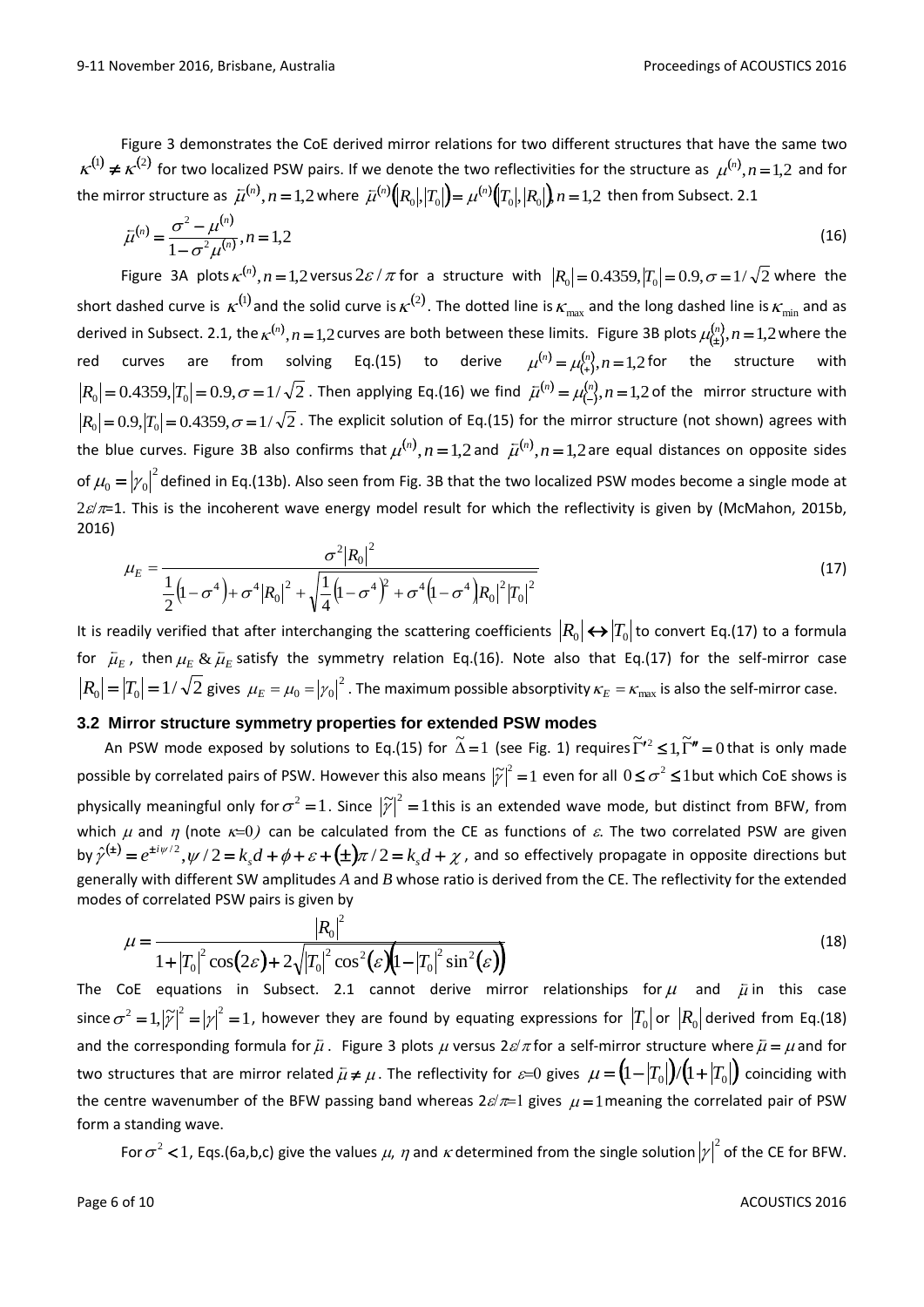However the CoE analysis of Subsect. 2.1, showing that  $\mu$  equates to  $\left|\bar{y}\right|^2$  for a mirror structure, does not apply without change for BFW because the analysis assumes the structure and its mirror have the same  $\kappa = \bar{\kappa}$ . Instead  $\kappa$  and  $\frac{1}{\kappa}$ are functions of the dimensionless phase  $\xi = k_d d + \phi$ such that the  $\text{interchange} \big| R_0 \big| \!\leftrightarrow\! \big| T_0 \big| \text{produces} \quad \tilde{\kappa} \!\neq\! \kappa \, \text{except in the self-mirror case} \big| R_0 \big| \!=\! \big| T_0 \big| \!=\! 1/\sqrt{2}$  . Including a phase translation  $\xi \rightarrow \xi$  $\frac{1}{2}$  $\rightarrow$   $\xi$  as well gives a transform that leaves  $\kappa$  unchanged. Hence for  $\sigma^2$  < 1 the CoE analysis method of Subsect. 2.1 can then be adapted to deduce BFW results for the mirror structure from those of the original structure. The phase translation is defined by

$$
\vec{\xi} = \xi + \frac{\pi}{2}, 0 \le \xi \le \frac{\pi}{2}
$$
\n
$$
\vec{\xi} = \xi - \frac{\pi}{2}, \frac{\pi}{2} \le \xi \le \pi
$$
\n
$$
\xi = \xi - \frac{\pi}{2}, \frac{\pi}{2} \le \xi \le \pi
$$
\n
$$
\xi = \xi - \frac{\pi}{2}, \frac{\pi}{2} \le \xi \le \pi
$$
\n
$$
\xi = \xi - \frac{\pi}{2}, \frac{\pi}{2} \le \xi \le \pi
$$
\n
$$
\xi = \xi - \frac{\pi}{2}, \frac{\pi}{2} \le \xi \le \pi
$$
\n
$$
\xi = \xi - \frac{\pi}{2}, \frac{\pi}{2} \le \xi \le \pi
$$
\n
$$
\xi = \xi - \frac{\pi}{2}, \frac{\pi}{2} \le \xi \le \pi
$$
\n
$$
\xi = \xi - \frac{\pi}{2}, \frac{\pi}{2} \le \xi \le \pi
$$
\n
$$
\xi = \xi - \frac{\pi}{2}, \frac{\pi}{2} \le \xi \le \pi
$$
\n
$$
\xi = \xi - \frac{\pi}{2}, \frac{\pi}{2} \le \xi \le \pi
$$
\n
$$
\xi = \xi - \frac{\pi}{2}, \frac{\pi}{2} \le \xi \le \pi
$$
\n
$$
\xi = \xi - \frac{\pi}{2}, \frac{\pi}{2} \le \xi \le \pi
$$
\n
$$
\xi = \xi - \frac{\pi}{2}, \frac{\pi}{2} \le \xi \le \pi
$$
\n
$$
\xi = \xi - \frac{\pi}{2}, \frac{\pi}{2} \le \xi \le \pi
$$

The properties of  $\kappa$  and  $\bar{\kappa}$  under transforms  $|R_{0}|$   $\leftrightarrow$   $\big|T_{0}\big|$  and  $\ \xi\rightarrow\ddot{\bar{\xi}}$  $\rightarrow$   $\xi$  can be derived from the CE and are

$$
\kappa(\xi) \equiv \kappa\big(R_0, |T_0|, \xi\big) = \kappa\big(T_0, |R_0|, \xi\big) = \bar{\kappa}(\xi)
$$
\n
$$
\bar{\kappa}(\xi) \equiv \kappa\big(T_0, |R_0|, \xi\big) = \kappa\big(R_0, |T_0|, \xi\big) = \kappa(\xi)
$$
\n(20a)

Equations (20a,b) express an invariance property for BFW. Figure 5 demonstrates this property where the grey curve in Fig. 5B is  $\kappa(|T_0|, |R_0|, \tilde{\xi})$  . "<br>::  $T_0|,|R_0|,\tilde{\xi}$  ) that coincides exactly with  $\,\kappa\big(\!|R_0|,|T_0|,\xi\big)$  which is the blue curve of Fig. 5A. Also demonstrated is the constraint Eq.(8)  $\kappa_{\min}\leq \kappa [R_0], |T_0|, \xi$   $\leq$   $\kappa_{\max}$  satisfied by the curves in Fig. 5A. The maximum absorptivity  $\kappa(|R_0|,|T_0|,\xi)$  =  $\kappa_{\max}$  is reached for at most two dimensionless wavenumbers in the range 0 to  $\pi$  which can be shown to only occur for  $\sqrt{(1-\sigma^2)/2} \leq |T_0| \leq \sqrt{(1+\sigma^2)/2}$  .

Now that Eq.(20,a,b) define how two functions  $\kappa(|R_0|,|T_0|,\xi)$  and  $\kappa(|R_0|,|T_0|,\tilde{\xi})$  $\frac{1}{12}$  $R_0|,$   $\left|T_0\right|,$   $\xi$   $\bm{j}$  connect two mutually mirror structures, two pairs of functions  $|\mathcal{V}_{(\pm)}\>$ 2  $\left|\gamma_{(\pm)}\right|^2$  (only one of which is a true BFW  $\left|\gamma\right|^2$  ) and  $\,\mu_{(\mp)}^{}=\left|\gamma_{(\pm)}^{}\right|$  $\mu_{(\mp)} = |\gamma_{(\pm)}|^2$  (the one that is not  ${|\gamma|}^2$  is the true BFW  $\,\mu$  ) can be defined similar to Eqs. (7) and (11) and relate the properties of these two structures. Generalising Eq.(11) the BFW reflectivity of the mirror structure  $\bar{\mu}(\xi) \equiv \mu(|T_0|, |R_0|, \xi)$  is related to the structure reflectivity  $\mu (\xi)$   $\equiv$   $\mu (\! \left(R_0\right]\!,\! \left|T_0\right|\!,\xi)$  by

$$
\bar{\mu}(\xi) = \frac{\sigma^2 - \mu(\xi)}{1 - \sigma^2 \mu(\xi)}
$$
\n(21)

Equation (21) is demonstrated by Fig. 6. In 6A the solid blue curve plots  $\mu(\xi)$   $\equiv$   $\mu_{(-)}(\xi)$  and the dashed blue curve plots  $(\sigma^2 - \mu(\xi))/(1 - \sigma^2 \mu(\xi)) \equiv \mu_{(+)}(\xi)$  $(2^2-\mu(\xi))/(1-\sigma^2\mu(\xi))\equiv \mu_{(+)}(\xi)$  which is equivalent to $|\gamma(\xi)|^2$ . For 6B, the solid black curve plots  $\bar{\mu}(\xi) = \bar{\mu}_{(-)}(\xi)$  and the dashed black curve plots  $(\sigma^2 - \bar{\mu}(\xi))/(1 - \sigma^2 \bar{\mu}(\xi)) \equiv \bar{\mu}_{(+)}(\xi)$  $(\bar{\mu}^2 - \bar{\mu}(\xi)) / (1 - \sigma^2 \bar{\mu}(\xi)) \equiv \bar{\mu}_{(+)}(\xi)$ . Then 6C shows the two phase translated curves derived from 6B reproduces the two curves of 6A. Hence the solid black curve  $\bar{\mu}(\ddot{\xi})$  of  $\frac{1}{12}$ 6C equates to blue dashed curve of 6A. This is just the phase translated version of Eq.(21) and hence Fig. 6 demonstrates Eq.(21).

Equation (21) relies on at least slightly inelastic scattering and applies for  $1-\sigma \to 0$  but not  $1-\sigma = 0$  where the RHS of Eq.(21) becomes 1 which is only correct inside a BFW stopping band, and cannot account for the  $\zeta$  dependence of  $\bar{\mu}(\xi)$  in the passing band. This implies a discontinuity in PSW phenomena where scattering  $\zeta$ becomes slightly inelastic and requires further analysis.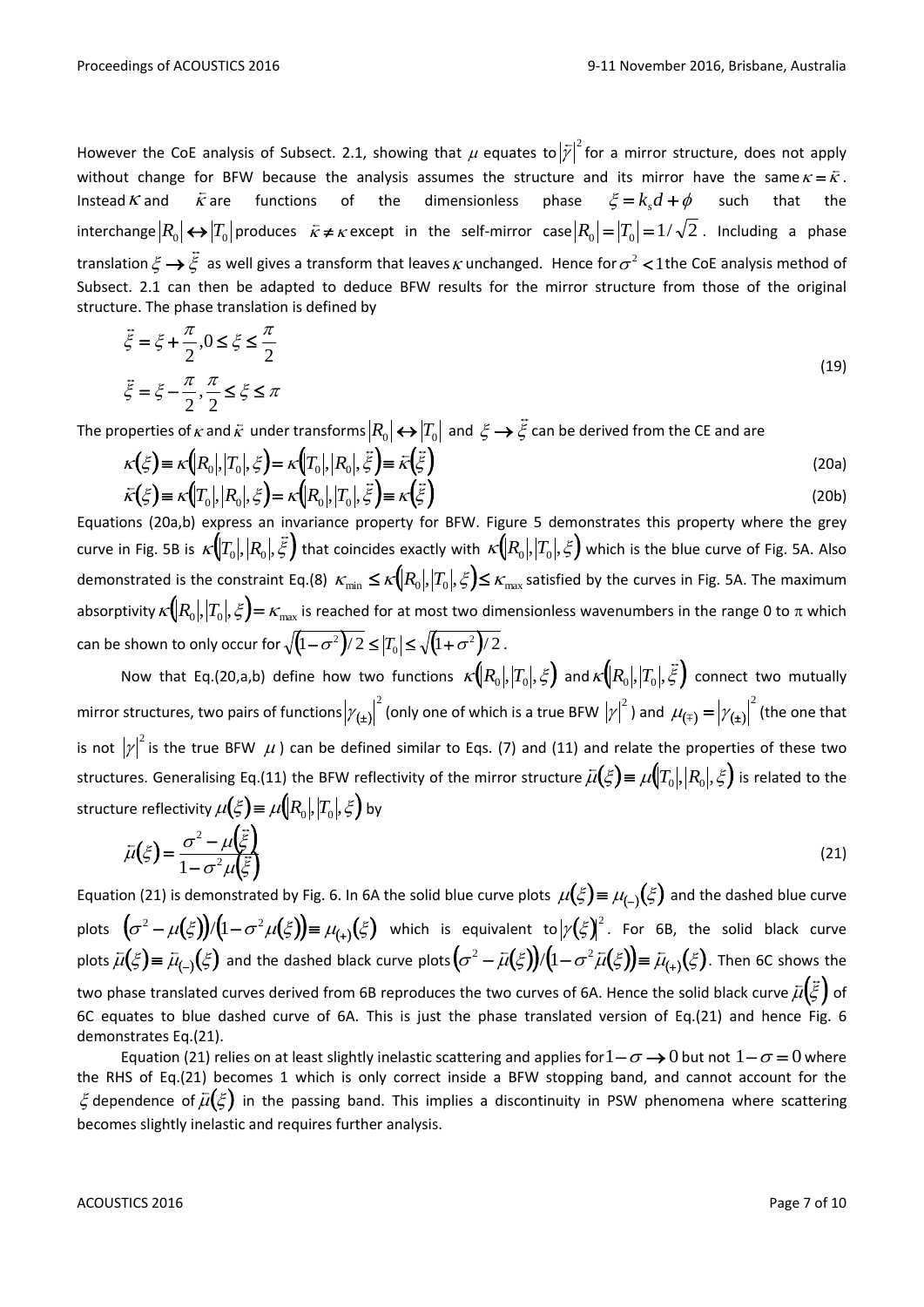

Figure 1: Plot of the function  $I\!\!\left(\widetilde\Delta\right)$  for the self-mirror structure  $\left|T_0\right|=1/\sqrt{2}$  ,  $\sigma=0.90$ , at the phase shift  $2\varepsilon/\pi$  =  $0.9$ 



Figure 2: Plots of absorptivity  $\kappa^{(n)}, n=1,2$  versus  $2\varepsilon/\pi$  for the two localized PSW modes of self-mirror periodic structures. The solid lines are for one mode, dashed lines for the other mode are not visible since  $\kappa^{(1)} = \kappa^{(2)}$ , and the long dashed lines show  $\kappa_{\min}$  . 1.  $\left|T_0\right|=1/\sqrt{2}, \sigma=0.98$  2.  $\left|T_0\right|=1/\sqrt{2}, \sigma=0.90$  3.  $\left|T_0\right|=1/\sqrt{2}, \sigma=1/\sqrt{2}$  .



Figure 3: Four correlated pairs of PSW for unequal reflection and transmission coefficients of two mirror related structures, one with  $|R_0|$  =  $0.4359, |T_0|$  =  $0.9, \sigma$  =  $1/\sqrt{2}~$  and the other with  $|R_0|$  =  $0.9, |T_0|$  =  $0.4359, \sigma$  =  $1/\sqrt{2}~$ .

Page 8 of 10 ACOUSTICS 2016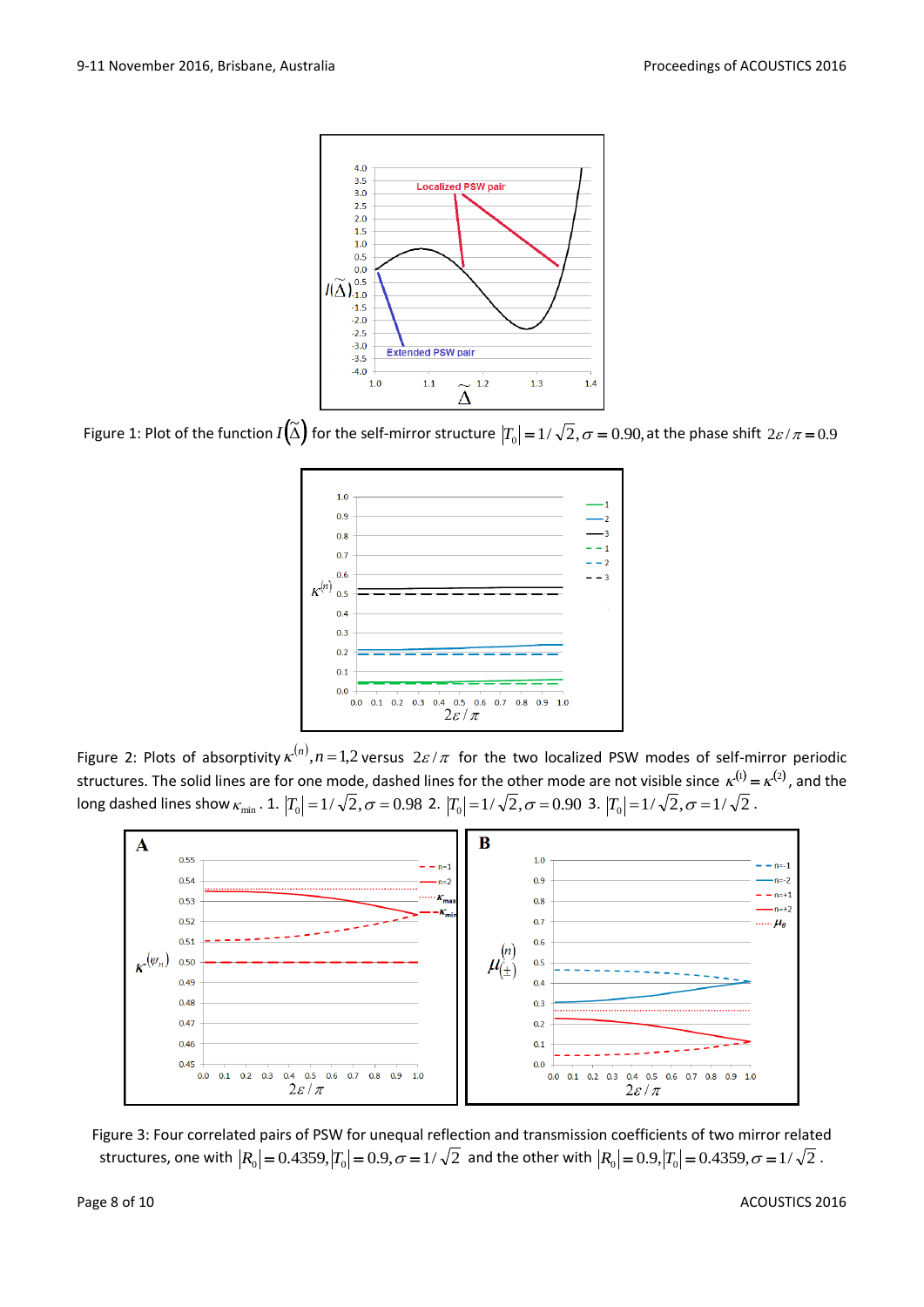

Figure 4: Extended wave reflectivities by correlated pairs of PSW that are predicted to be possible for elastic scattering  $\sigma = 1$ . 1.  $|T_0| = |R_0| = 1/\sqrt{2}$  , 2.  $|T_0| = 0.9$ ,  $|R_0| = 0.436$ , 3.  $|T_0| = 0.436$ ,  $|R_0| = 0.9$ .



Figure 5: Plots of  $\kappa(\xi)$ ,  $\bar{\kappa}(\xi)$  &  $\bar{\kappa}(\bar{\xi})$ f  $\bar{\kappa}(\ddot{\tilde{\varepsilon}})$ for  $\sigma$  =  $0.975$  demonstrating the mirror symmetry of BFW. A. Blue curve  $\kappa \big(0.8660,\!0.5,\! \xi \big).$  Grey curve  $\,\kappa \big(0.5,\!0.8660,\! \xi \big)$  B.  $\,\kappa \big(0.5,\!0.8660,\! \tilde{\xi} \big).$  $\frac{1}{2}$  $(0.5, 0.8660, \xi)$ .



Figure 6: Plots of  $\mu_{(\pm)}(\xi)$ ,  $\bar\mu_{(\pm)}(\xi)$  &  $\bar\mu_{(\pm)}(\ddot\xi)$  $\pm$  ( $\ddot{\tilde{\epsilon}}$  $f_{\pm}$ ) $(\xi)$  for  $\sigma$  = 0.975 demonstrating the mirror symmetry of BFW. A.  $|R_0| = 0.8660, |T_0| = 0.5$ , B. $|R_0| = 0.5, |T_0| = 0.8660$ , C. phase translated curves of B.